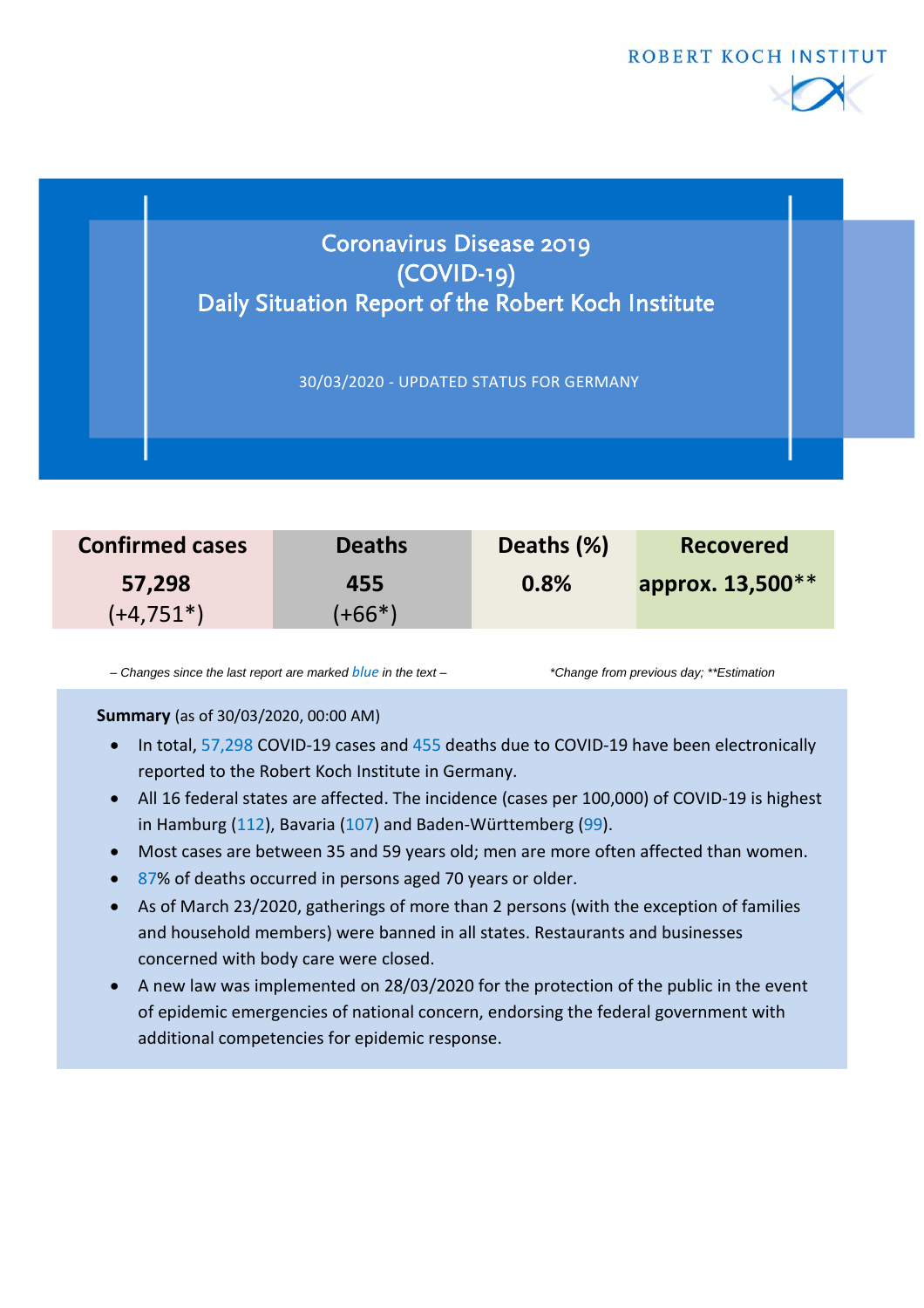# **Epidemiological Situation in Germany**

#### **Geographical distribution of cases**

Epidemiological analyses are based on validated cases notified electronically to RKI according to the Protection Against Infection Law (Data closure: 00:00 AM daily). Because of week-end related staff shortages and technical problems, numbers in this report may be lower than those from other sources.

Since 27/01/2020, a total of 57,298 (+4,751) laboratory-confirmed cases of coronavirus disease 2019 (COVID-19) have been electronically reported to and validated at the RKI, including 455 deaths. (see Table 1 and Figure 1). In addition, diagnosis is ongoing for suspected cases in several federal states. Information on confirmed cases are also available on the RKI website at [https://www.rki.de/DE/Content/InfAZ/N/Neuartiges\\_Coronavirus/Fallzahlen.html](https://www.rki.de/DE/Content/InfAZ/N/Neuartiges_Coronavirus/Fallzahlen.html) and [https://corona.rki.de](https://corona.rki.de/)

|                                  | <b>Electronically submitted cases</b> |                   |                       |                            |
|----------------------------------|---------------------------------------|-------------------|-----------------------|----------------------------|
| <b>Federal State</b>             | <b>Number</b>                         | <b>Difference</b> | Cases/100,000<br>pop. | <b>Number of</b><br>deaths |
| <b>Baden-Wuerttemberg</b>        | 10,943                                | 1,149             | 99                    | 119                        |
| <b>Bavaria</b>                   | 13,989                                | 1,108             | 107                   | 127                        |
| <b>Berlin</b>                    | 2,464                                 | 104               | 66                    | 11                         |
| <b>Brandenburg</b>               | 761                                   | 40                | 30                    | 2                          |
| <b>Bremen</b>                    | 286                                   | 11                | 42                    | $\overline{2}$             |
| <b>Hamburg</b>                   | 2,053                                 | 207               | 112                   | 5                          |
| <b>Hesse</b>                     | 3,091                                 | 486               | 49                    | 13                         |
| Mecklenburg-Western<br>Pomerania | 356                                   | $\mathbf{8}$      | 22                    | $\mathbf{1}$               |
| <b>Lower Saxony</b>              | 3,732                                 | 282               | 47                    | 26                         |
| North Rhine-Westphalia           | 12,178                                | 778               | 68                    | 101                        |
| <b>Rhineland-Palatinate</b>      | 2,584                                 | 188               | 63                    | 18                         |
| <b>Saarland</b>                  | 706                                   | 146               | 71                    | $\overline{7}$             |
| Saxony                           | 1,795                                 | 178               | 44                    | 9                          |
| Saxony-Anhalt*                   | 592                                   | $\Omega$          | 27                    | $\overline{2}$             |
| Schleswig-Holstein               | 1,049                                 | 44                | 36                    | $\overline{7}$             |
| <b>Thuringia</b>                 | 719                                   | 22                | 34                    | 5                          |
| <b>Total</b>                     | 57,298                                | 4,751             | 69                    | 455                        |

Table 1: Distribution of the laboratory-confirmed COVID-19-cases per federal state in Germany (30/03/2020, 00:00 AM)

\*On 29th March 2020 no data from Saxony-Anhalt was received at the RKI despite transmission.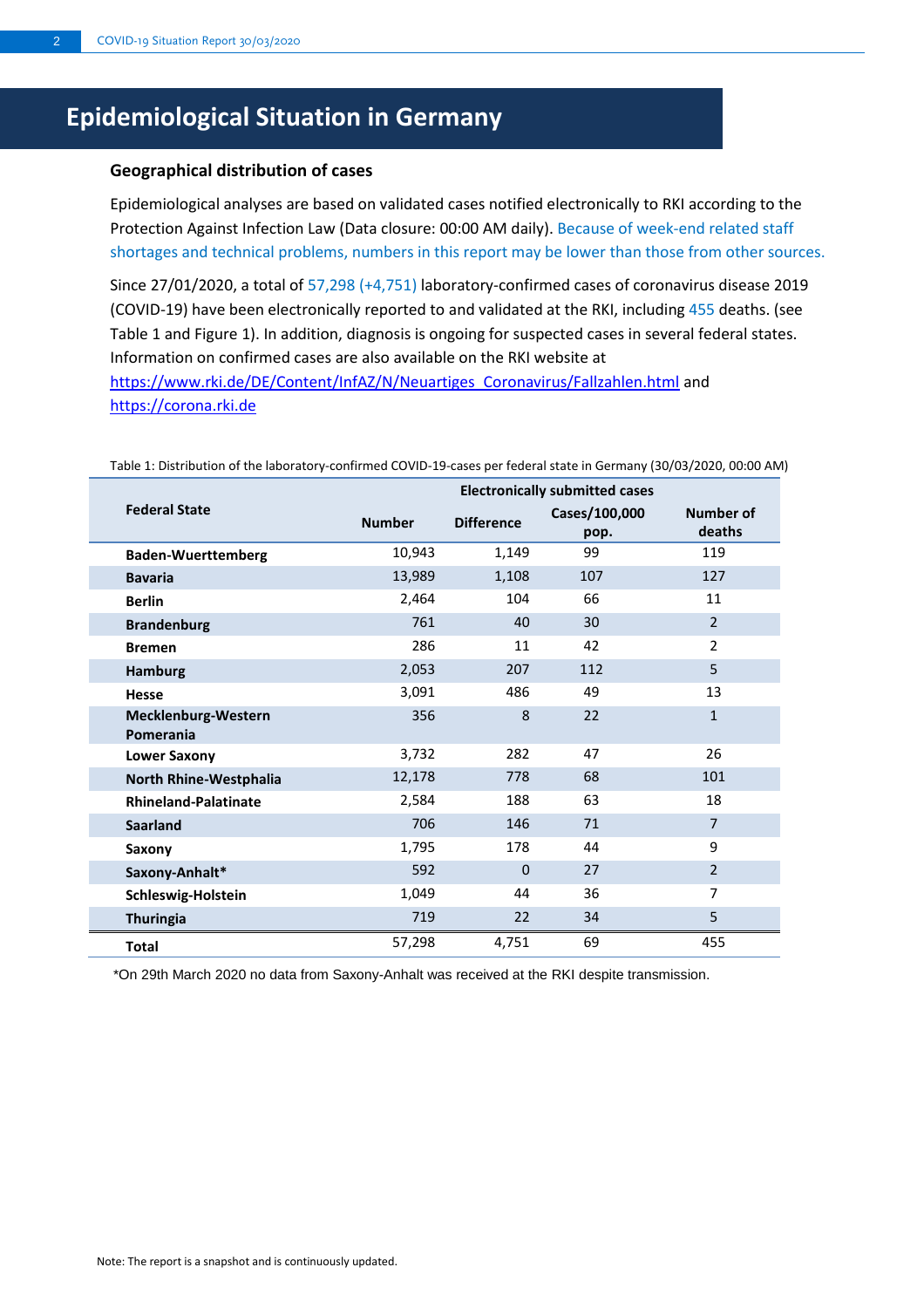

Figure 1: Distribution of the 57,298 electronically reported COVID-19-cases in Germany by county and state (30/03/2020, 00:00 AM). Please see the COVID dashboard [\(https://corona.rki.de/\)](https://corona.rki.de/) for information on number of cases by local health authority.

#### **Time course**

Known dates of symptom onset ranged from 23/01/2020 through 29/03/2020. In 23,915 cases, onset of symptoms is unknown and therefore date of reporting is shown (see Figure 2).



#### $\blacksquare$  Onset of symptoms  $\blacksquare$  Date of reporting

Figure 2: Epidemiological curve of the electronically reported COVID-19-cases in Germany by onset of symptoms and alternatively by date of reporting from 20/02/2020 (30/03/2020, 00:00 AM)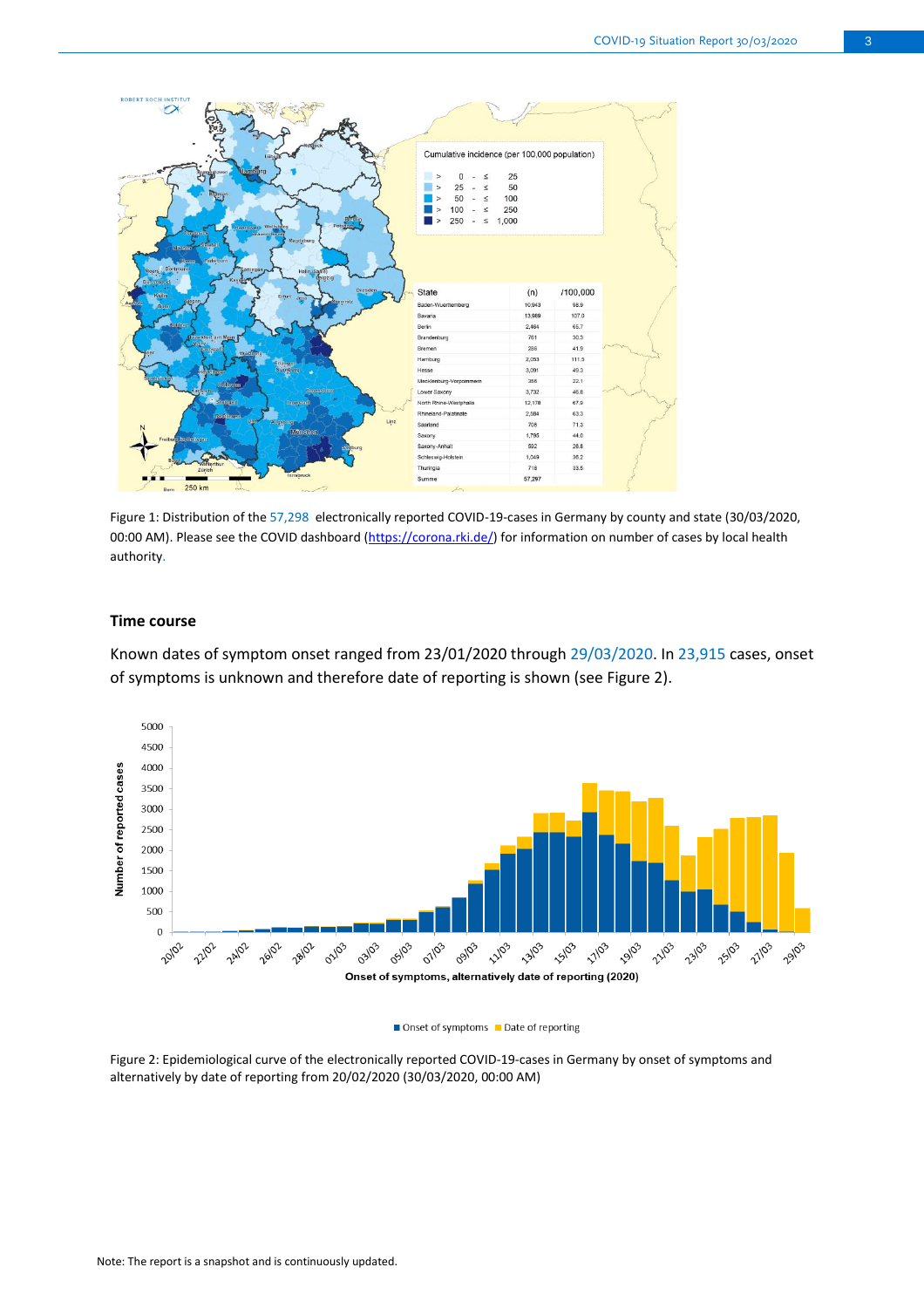#### **Demographic distribution**

Among these cases, 30,036 are male (53%) and 27,048 female (47%). In total, there were 418 children under the age of 5, 1,134 children aged 5 to 14 years, 42,283 persons aged 15 to 59 years and 13,107 persons 60 years and older (see Figure 3). The age of 158 notified cases is unknown. The median age is 48 years.



Figure 3: Electronically reported COVID-19-cases/100,000 population in Germany by age group and sex (n=56,940) cases with data available (30/03/2020, 00:00 AM)

#### **Clinical aspects**

Clinical information is available for 40,931 of the notified cases. The most common manifestations are cough (21,716; 53%), fever (16,858; 41%), rhinorrhoea (9,281; 23%) and pneumonia (771; 2%). Hospitalisation was reported in 4,904 (12%) of the 41,444 COVID-19 cases with data available.

An estimated 13,500 persons have recovered from their COVID-19 infection. Cases were considered to have recovered if they had a known onset of disease on or before 16/03/2020, were not reported to have pneumonia or dyspnea, did not require hospitalisation or had already been discharged and did not die. Cases were included in the algorithm only if information on date of illness onset, symptoms, hospitalisation status and vital status were available.

The 455 COVID-19-related deaths reported in Germany since 09/03/2020 concerned 303 (67%) men and 151 (33%) women. The median age was 82 years and the range 28 to 100 years. Of all deaths, 397 (87%) were in persons 70 years or older. Of all reported cases only 11% were 70 years or older.

|            |     | Age groups (years) |         |           |      |  |  |  |
|------------|-----|--------------------|---------|-----------|------|--|--|--|
| <b>Sex</b> | د60 | $60 - 69$          | 70 - 79 | $80 - 89$ | >=90 |  |  |  |
| male       |     |                    | 79      | 150       | 29   |  |  |  |
| female     |     |                    |         | u         |      |  |  |  |

Table 2: COVID-19 deaths transmitted to RKI according to age (30/03/2020, 00:00 AM)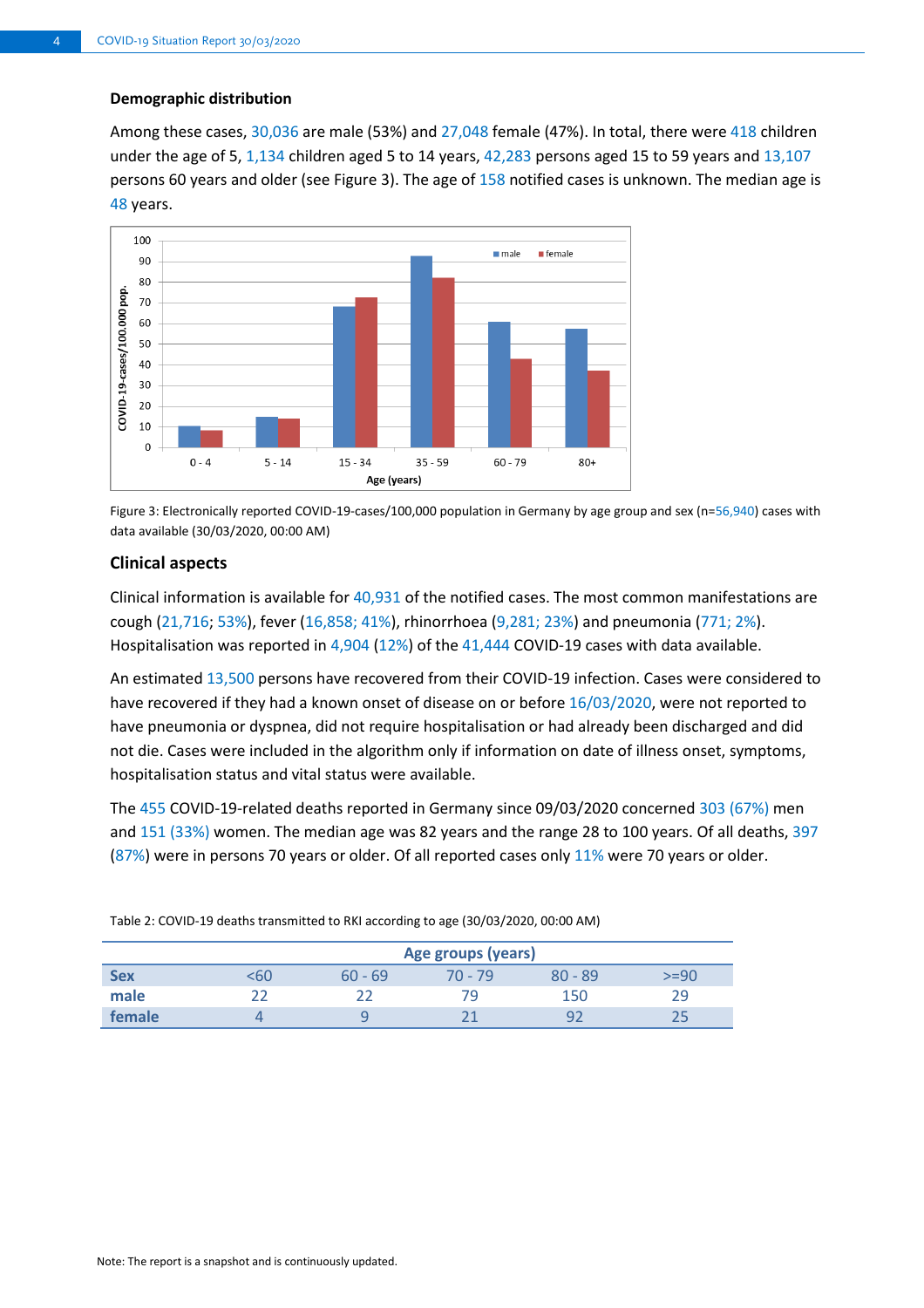## **Assessment by the RKI**

At the global and the national level, the situation is very dynamic and must be taken seriously. Severe and fatal courses occur in some cases. The number of cases in Germany continues to increase. The RKI currently assesses the risk to the health of the German population overall as **high,** but as **very high** for risk groups. The probability of serious disease progression increases with increasing age and existing previous illnesses. The risk varies from region to region. The burden on the health care system depends on the regional distribution of cases, health care capacity and initiation of containment measures (isolation, quarantine, social distancing etc.), and may be very high in some regions. This assessment may change on short notice as a result of new findings.

### **Measures taken by Germany**

#### **Particularly affected areas in Germany**

- The following regions are classified as particularly affected areas in Germany:
	- o District of Heinsberg (North Rhine-Westphalia) since 12/03/2020

#### **International risk areas**

- The following countries and regions are classified as risk areas (29/03/2020) [\(https://www.rki.de/DE/Content/InfAZ/N/Neuartiges\\_Coronavirus/Risikogebiete.html\)](https://www.rki.de/DE/Content/InfAZ/N/Neuartiges_Coronavirus/Risikogebiete.html):
	- o Austria
	- o Egypt
	- o Iran
	- o Italy
	- o In France: Region Grand Est (this region includes Alsace, Lorraine and Champagne-Ardenne) and Îles-de-France (incl. Paris)
	- o In South Korea: The province of Gyeongsangbuk-do (North-Gyeongsang)
	- o In Spain: Madrid,the provinces Navarra and La Rioja and the Basque Country (Pais Vasco)
	- o In Switzerland: the cantons of Tessin, Waadt and Geneva
	- o In the United States: The states of California, Washington, New York and New Jersey

The province of Hubei in China is no longer classified as an international risk area.

#### **Other measures**

A new federal law was implemented on 28/03/2020 for the protection of the public in the event of epidemic situations, granting the federal government additional competencies for the control of epidemics. The federal government can now enact decrees such as limiting public transport and securing provision of pharmaceuticals, medical products, disinfectants, and laboratory diagnosis. Measures to strengthen resources in the health care sector and to enable exceptions to building regulations, for instance to enable the construction of medical treatment centers at short notice, are made possible. A compensation arrangement for parents experiencing reduced income due to child care requirements was additionally included.

[https://www.bundesgesundheitsministerium.de/presse/pressemitteilungen/2020/1-quartal/corona](https://www.bundesgesundheitsministerium.de/presse/pressemitteilungen/2020/1-quartal/corona-gesetzespaket-im-bundesrat.html)[gesetzespaket-im-bundesrat.html](https://www.bundesgesundheitsministerium.de/presse/pressemitteilungen/2020/1-quartal/corona-gesetzespaket-im-bundesrat.html)